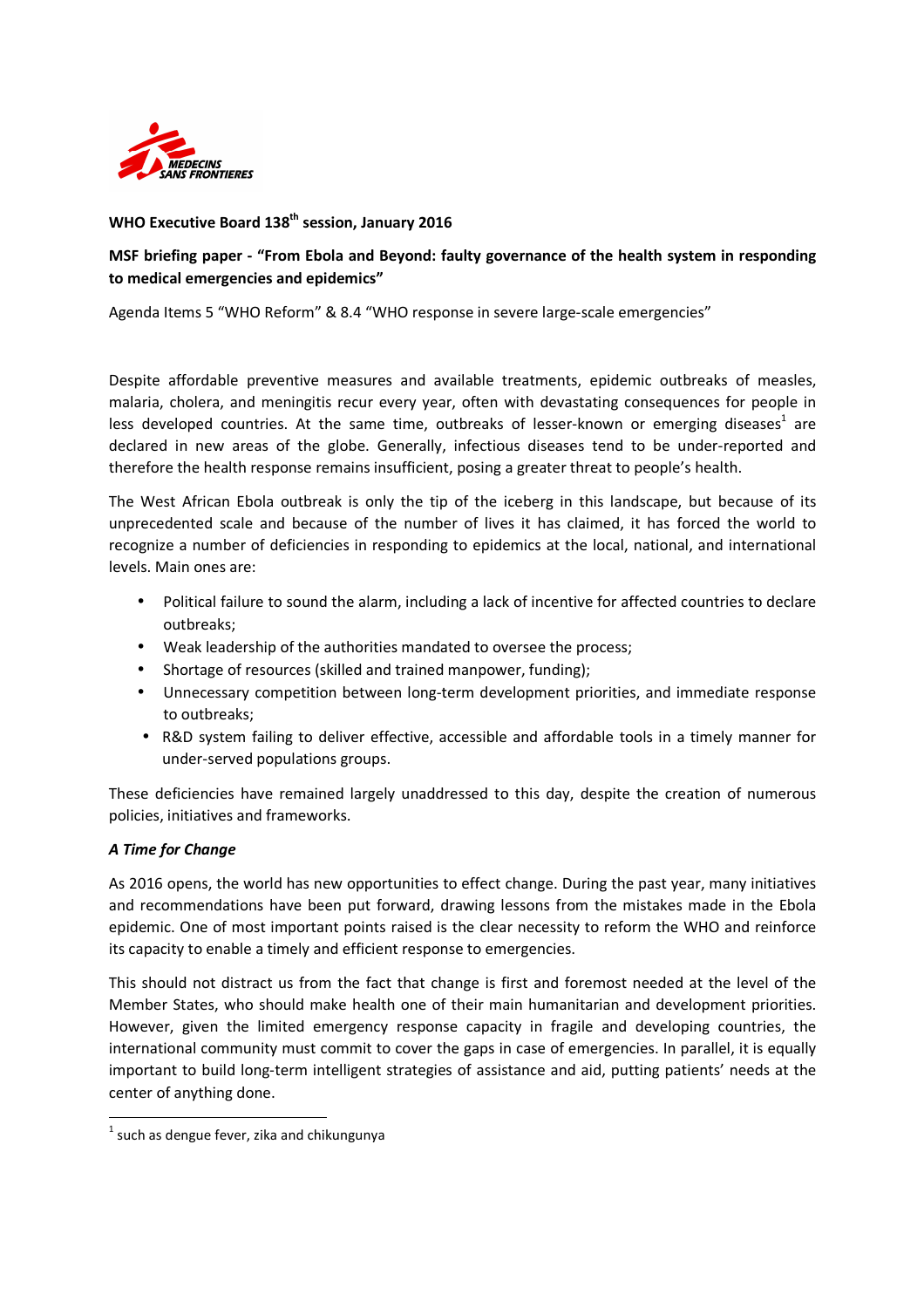

The "Second Report from the Advisory Group on Reform of WHO's Work in Outbreaks and Emergencies with Health and Humanitarian Consequences" issued on 15 January 2016 lists a number of practical actions and changes needed for WHO to better fulfill its mandate in responding to outbreaks and emergencies.

WHO should play its role as the international leader in health, especially in surveillance, policies and norms, and at a national level as a lead advisor to governments. This includes providing guidance to Ministries of Health, as well as supporting and facilitating medical emergency action. While discussions on reform are most welcome, it is critical to guarantee that WHO will have the sufficient autonomy, authority and means to implement these objectives.

## *MSF's Recommendations*

1/ **Focus** - Any reform or push for change should focus on building strong "**patient**-**centered**" public health systems and emergency response. The international community and donors should ensure national systems (surveillance and emergency response systems) are reinforced in fragile states, with a strong capacity to respond to emergencies. The priorities should be primarily led by a focus on the health needs of the population, as opposed to the too narrow focus on 'security'.

2/ **Triggers** - While the current UN grading system to declare the level of emergencies appears to be adequate, the question remains for its true **applicability**. Real time assessments should be carried out rigorously based on relevant indicators. The criteria for what is a large-scale medical emergency should not be based on the potential impact on international security or commercial imperatives, but on the actual impact for the population caught in the crisis.

3/ **Leadership** - When it comes to public health, WHO is tasked with providing leadership and engaging in partnerships where joint action is needed. WHO must fulfill this role and, in order to do so, needs to be **empowered and enabled**. To make it happen, Member States and other international stakeholders must provide the much-needed political and financial support, while ensuring full accountability and oversight.

4/ **Partnerships** - Effective emergency response requires coordination and collaboration. It is about being able to use optimally all the moving parts, yet keeping each part wholly and freely independent. While WHO should indeed assume its lead role in the health cluster system, it should as well ensure the **inclusion** of other initiatives that may already be set up, whether on the local or regional level. These initiatives should be open, flexible, action-oriented, and aimed at enhancing the quality and the efficiency of the response through better planning and coordination. They should by no means add rigidity to the system.

5/ **On WHO becoming operational -** It is important to define clearly what is meant by "WHO becoming operational". From MSF point of view, WHO needs not be the direct implementer of activities, but rather should "operate" according to its relative strengths and **added value**, complementary to those of other actors. It should act first and foremost as an enabler, using accurate technical expertise, coupled with strong facilitation, planning and coordination skills; and consider direct action only as a last resort.